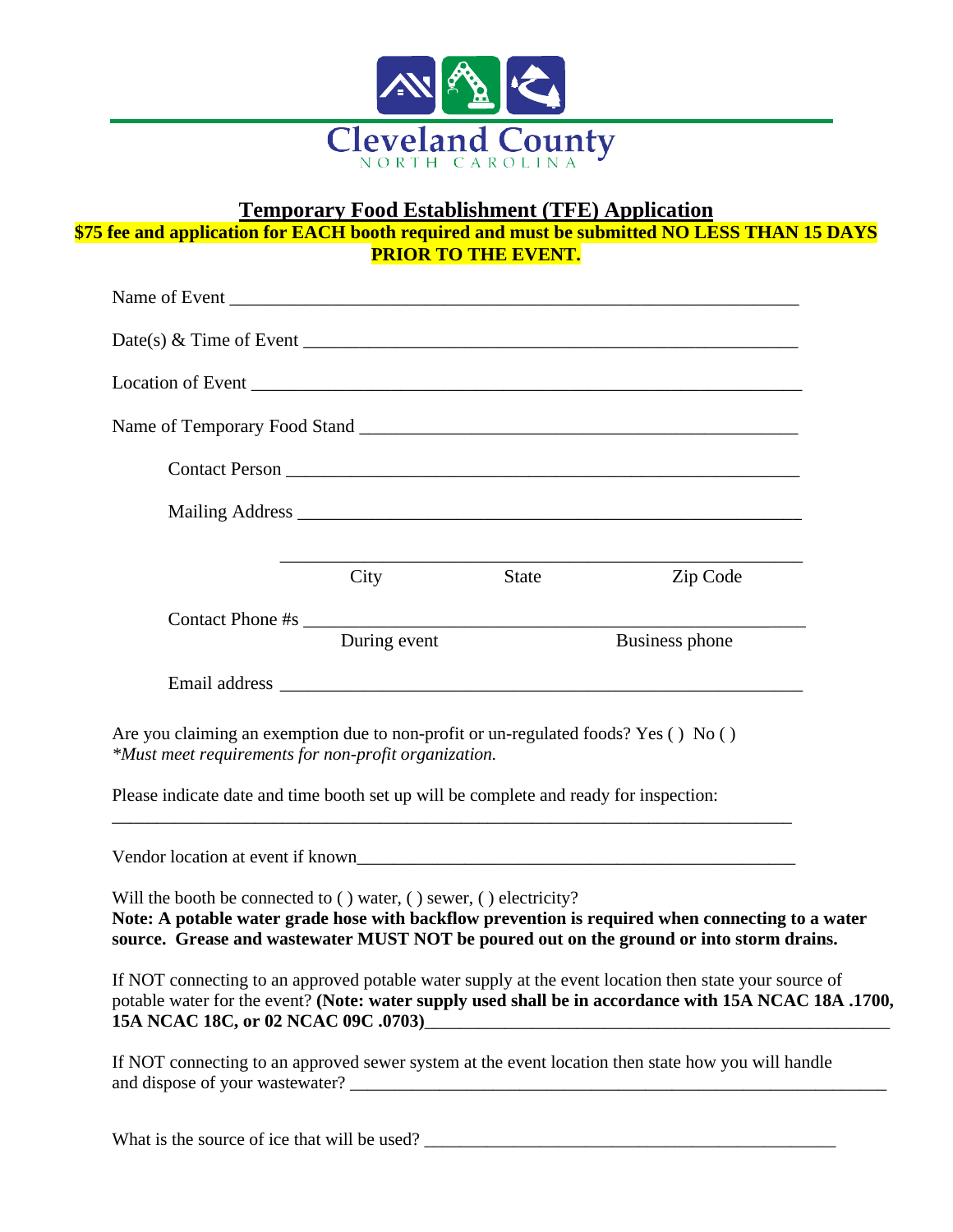Will vendor prepare any foods prior to event? Yes () No () If yes, indicate location and time of preparation

**Note: Local groups may be allowed to prepare foods in advance of the event in an approved temporary food stand commissary if permitted by the Health Department prior to the operation. NC permitted food establishments may also operate as a commissary for the event upon approval by the Health Department.**

List ALL menu items to be prepared on-site: If needed, supply additional sheet.

\_\_\_\_\_\_\_\_\_\_\_\_\_\_\_\_\_\_\_\_\_\_\_\_\_\_\_\_\_\_\_\_\_\_\_\_\_\_\_\_\_\_\_\_\_\_\_\_\_\_\_\_\_\_\_\_\_\_\_\_\_\_\_

The food booth will be in a ( ) tent, ( ) mobile unit, ( ) building, ( ) other

Draw a diagram depicting your food booth set up. Indicate placement of hand washing station, utensil washing sink, drying rack, fan placement, cooking equipment, refrigeration, prep areas, and all other equipment used.

This application must be completed and returned **with payment no less than 15 days** prior to the beginning date of the event to**:** 

**APPLICATION AND PAYMENT CAN BE SUBMITTED IN PERSON OR BY MAIL TO:**

Cleveland County Permits Office 1333 Fallston Road Shelby, NC 28150 \*\*\* Please call 980-484-4779 to arrange for submission and payment of fees\*\*\*

Applicants Signature: \_\_\_\_\_\_\_\_\_\_\_\_\_\_\_\_\_\_\_\_\_\_\_\_\_\_\_\_\_\_\_\_\_\_ Date Submitted: \_\_\_\_\_\_\_\_\_\_\_\_\_\_\_\_\_\_\_\_\_\_\_\_\_